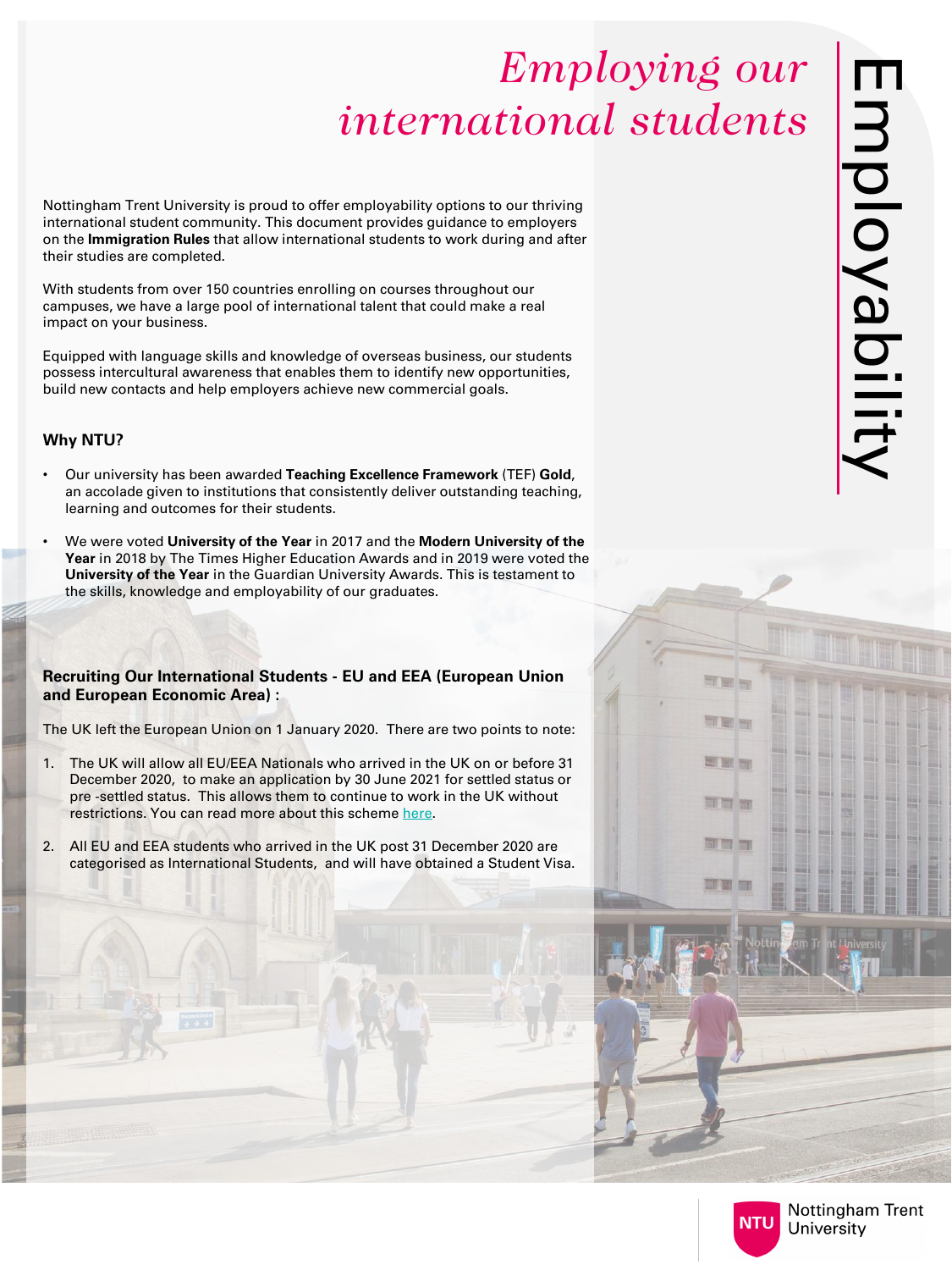### **Recruiting Our International Students during their studies:**

Certain restrictions apply to international students who wish to work in the UK during their studies:

**Recruiting Undergraduate International Students enrolled on Sandwich degrees:** Students enrolled on a 3 year course that offers a sandwich placement element are sponsored by the University and are therefore eligible to work in the UK. However, work placements under such courses can make up no more than 9 -12 months during the duration of their course.

In the case of a postgraduate or Masters course, an international student is able to work for you as part of their work placement so long as the placement is no more than 9 -12 months depending on the total length of the course. The student will continue to be sponsored on a Student Visa (previously known as the Tier 4 visa) by us during the work placement.

International students in the UK on a Student visa can work full-time during NTU **vacation periods**. However, International students on a student visa cannot take on a full -time permanent position.

#### **Working on a Student Visa:**

NTU students enrolled on courses at degree level or above are able to work for a maximum of **20 hours per week during term -time**. This equates to a maximum of 20 hours in total in any one week, with the inclusion of **paid or unpaid work** and for one or more organisations.

Under the rules, the 20 hours **cannot** be averaged over a longer period. UKVI defines a 'week' as a period of 7 days beginning with a Monday. These rules relate to both paid and unpaid work.

**Skilled Worker Route (previously known as Tier 2 Visa):** Employers can also directly sponsor our international graduates. Students must hold a valid Student visa and must have completed their studies in order to be able to switch to a Skilled Worker Visa in the UK. Employers are not required to carry out a Resident Labour Market Test (RLMT) for any graduate going forward.

International students on a student visa are allowed under the rules to **volunteer with registered charities** and the hours volunteered are not counted towards the 20 hours per week rule. However, to be considered as a volunteer there must not be a contract of employment, the role should not be a substitute for an employee and there must not be any payment given (including payment in kind).

### **Recruiting Our International Students After Their Studies:**

**Graduate Immigration Route:** This route allows employers to hire international graduates with no restrictions for a period of 2 years (3 years for PhD students), post the successful completion of their course. Applications can be made by students for this visa from 1st July 2021. In this route, the employer would not be required to sponsor the graduate for the 2 year period.

An employer must have a sponsor licence to be able to employ migrants under the Skilled Worker Route. The position you are offering must meet the UKVI requirements, including the minimum **salary level for graduates which is 30% lower than the experience worker rate**. You will be able to initially employ an international student for 4 years under a Skilled Worker visa, which can then be extended further, as there is now no limit on the number of years an individual can be sponsored. For information on Skilled Worker Route click [here](https://www.gov.uk/skilled-worker-visa).

Information on how to apply for a licence can be found [here.](https://www.gov.uk/uk-visa-sponsorship-employers/types-of-licence)



**ET ET** 

**CIT SIT For** 

图画面

**The Company** 

面面面

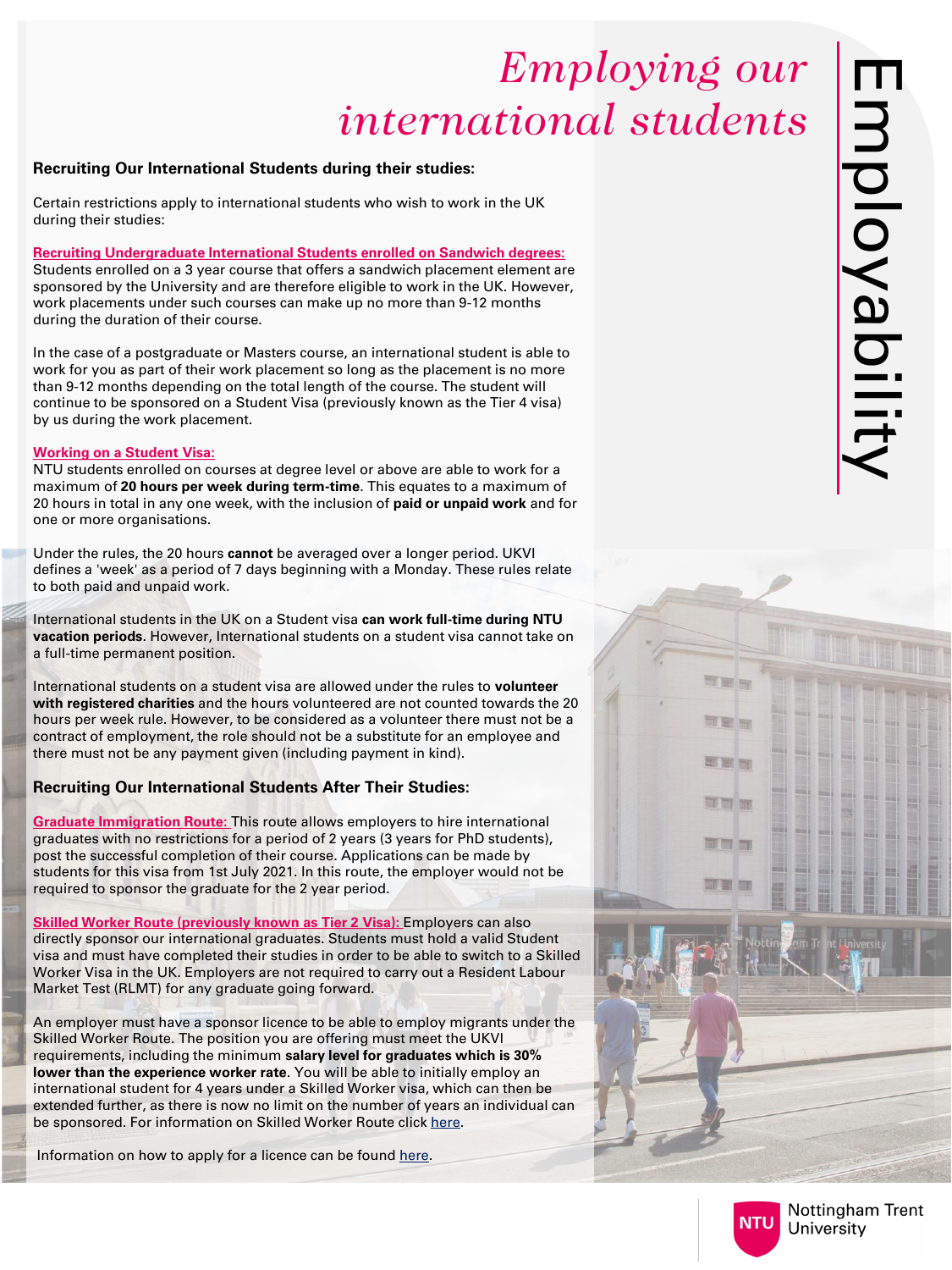### **Recruiting Our International Students After Their Studies (contd.):**

**Tier 5 Visas:** There are a variety of schemes under Tier 5 all of which permit fulltime work on a temporary basis (12-24 months).

The most common schemes that employers are likely to encounter are:

More details on the various Tier 5 visas and other visa types can be sourced [here](https://www.gov.uk/browse/visas-immigration/work-visas). Please note, some of the Tier 5 visas are organised by the student themselves rather than the employer.

- Tier 5 Youth Mobility Scheme
- Tier 5 Government Authorised Scheme

### **Sponsor License:**

Below are a few points which Paragon Law have suggested, to keep in mind when applying for a Sponsor License :

- Web based application process
- Fee to register is:
	- £536 for a small business or charity
	- £1476 for medium or large businesses
- Must demonstrate why a skilled worker license is required
- Must file the required documentation requested by the UKVI
- The business may be audited during the UKVI decision making process and therefore it is important that the business prepares for this
- The business will gain access to a web-based portal, which will be used to request and issue certificate of sponsorships and report updates about the business or the sponsored worker
- License needs to be renewed every 4 years

You can find more information regarding sponsor licenses on the government [website.](https://pbisemployers.campaign.gov.uk/)





THE IT

可言而

国国国

可可图

面目面